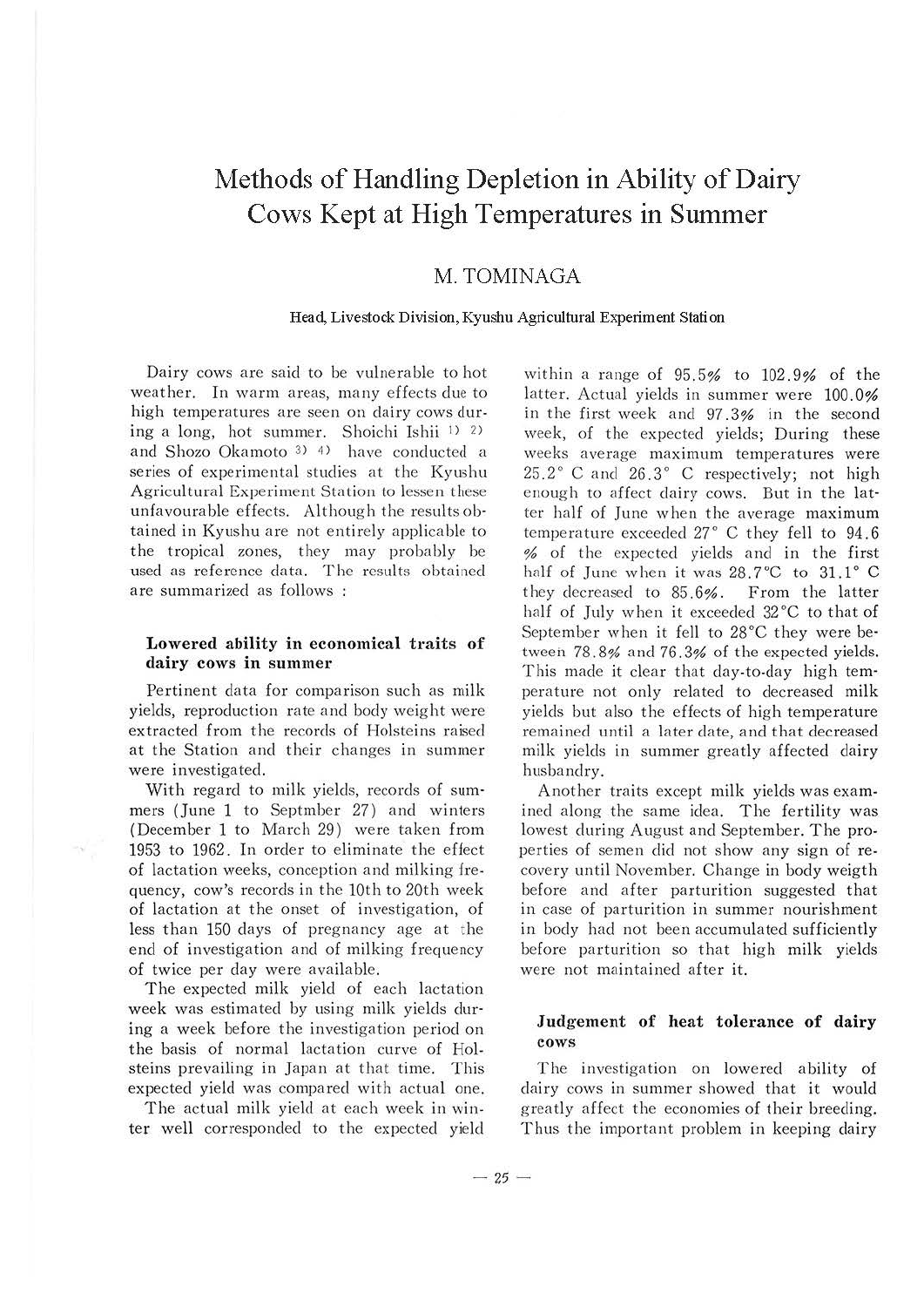cows in warm areas is how to prevent or lessen the depletion of their ability. One of the problems may be to breed dairy cows of high heat tolerance. A prerequisite to finding such cows is a judging method of heat tolerance.

A number of experiments have been conducted on heat tolerance of dairy cows in foreign countries. Among these reports Rhoad's heat tolerance test <sup>5)</sup> was taken to examine if it would be applicable to Japan.

The experiment was conducted for four hours between 11 a.m. and 3 p.m. on fine, calm and hot summer days. The dairy cows were exposed to full sunshine. At every hour body temperature, pulsation, respiration rate, saliva dribbles, insensible perspiration, etc, were measured,

According to the results the changes in body temperature and respiration rnte were suitable for indicators of heat tolerance while the changes in pulsation and other were not.

Changes in body temperature showed a definite tendency related with the passage of time with some variation among individuals. Similar variation of changes among individuals was brought out at the investigation repeated during the same summer, suggesting individual properties in change of body temperature. On the other hand change in respiration rate did not indicate any individual differences. From a physiological viewpoint of those changes respiration rate, pulsations, saliva dribbles, and others are means to prevent from high air temperature while body temperature is its consequence. Thus in judging heat tolerance the use of changes in body temperature adopted by Rhoad et al. was concluded to be reasonable.

However, judgment under exposure to full sunshine cannot be carried out at all times or places as the same conditions are difficult to reproduce. Therefore, testing in a temper. ature controlled roon was tried. In conducting such testing it was necessary to examine the combination of its temperature, relative hum. idity and housing times. As a result of the examination it was found that most optimum room temperature and relative humidity were 38 to 39°C and 50 to 60% respectively.

The cows should stay in the cabinet for four hours. Their body temperature was to be measured four hours before they are taken in and after they are taken out. The coef· ficient to be used was calculated in accordance with the Rhoad's heat tolerance coefficient. Namely ;

### 100-(BT-101. 0)

where BT equals to an average of the temperatures measured before taken in and after taken out, and expressed in terms of Fahrenheit.

Investigation of the judgment of heat tolerance was repeated for several years. Investigation was also carried out during these years on the same individuals and, although samples were fewer, on blood relation.

The measurements for the same Individual showed a fair consistency, but with the advancing pregnancy period and also with high milk yields, the heat tolerance coefficient of the cow became low even for the same individual. Effect of lactation on the coefficient was especially strong. Findings in the tempcrature controlled room also showed that when a long spell of high temperature continued the heat tolerance coefficient lowered because body temperature had risen before the cow was taken into the cabinet. Thus the coefficient would vary with cows' condition at the time of measurement. In order to compare heat tolerance among individual cows of different conditions, some correction methods to eliminate effects of various conditions must be found. This in turn would necessitate to increase the number of investigation samples. But it was found that the rate of increase in body temperature during the period of high temperature would suggest to some degree the heat tolerance.

Findings on blood relation indicated that the heat tolerance might have some inherited fa ctor, although the limited number of samples made it impossible to conclude.

According to findings from a few samples of Jerseys their body temperature was some· what higher than that of Holsteins at an optimum temperature, but the former's rate of increase was lower than that of the latter at high temperature, suggesting that Jerseys might have a higher heat tolerance.